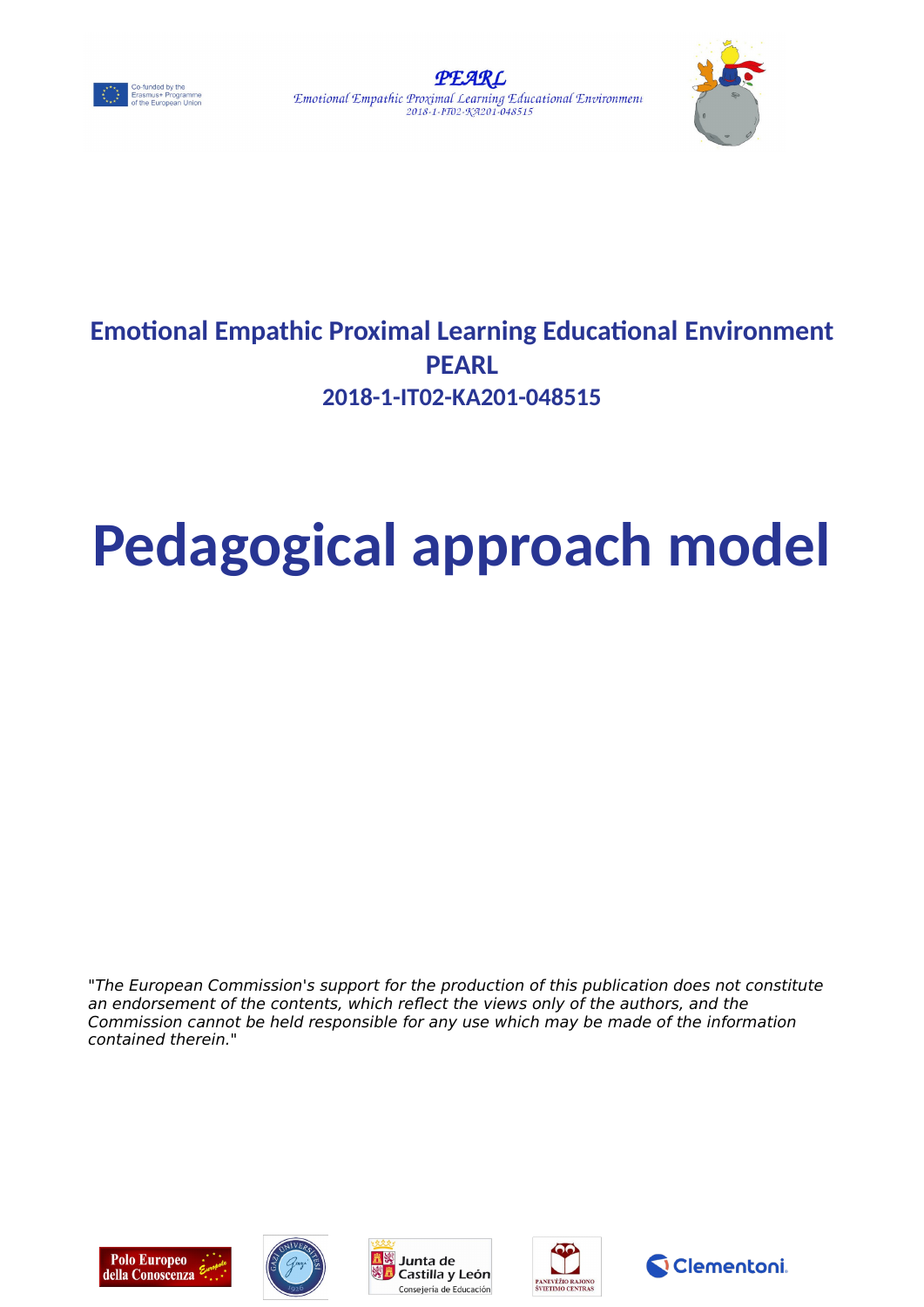





# Index

| Positive and negative emotions, educational and non-educational emotions11 |  |
|----------------------------------------------------------------------------|--|
|                                                                            |  |
|                                                                            |  |
|                                                                            |  |
|                                                                            |  |







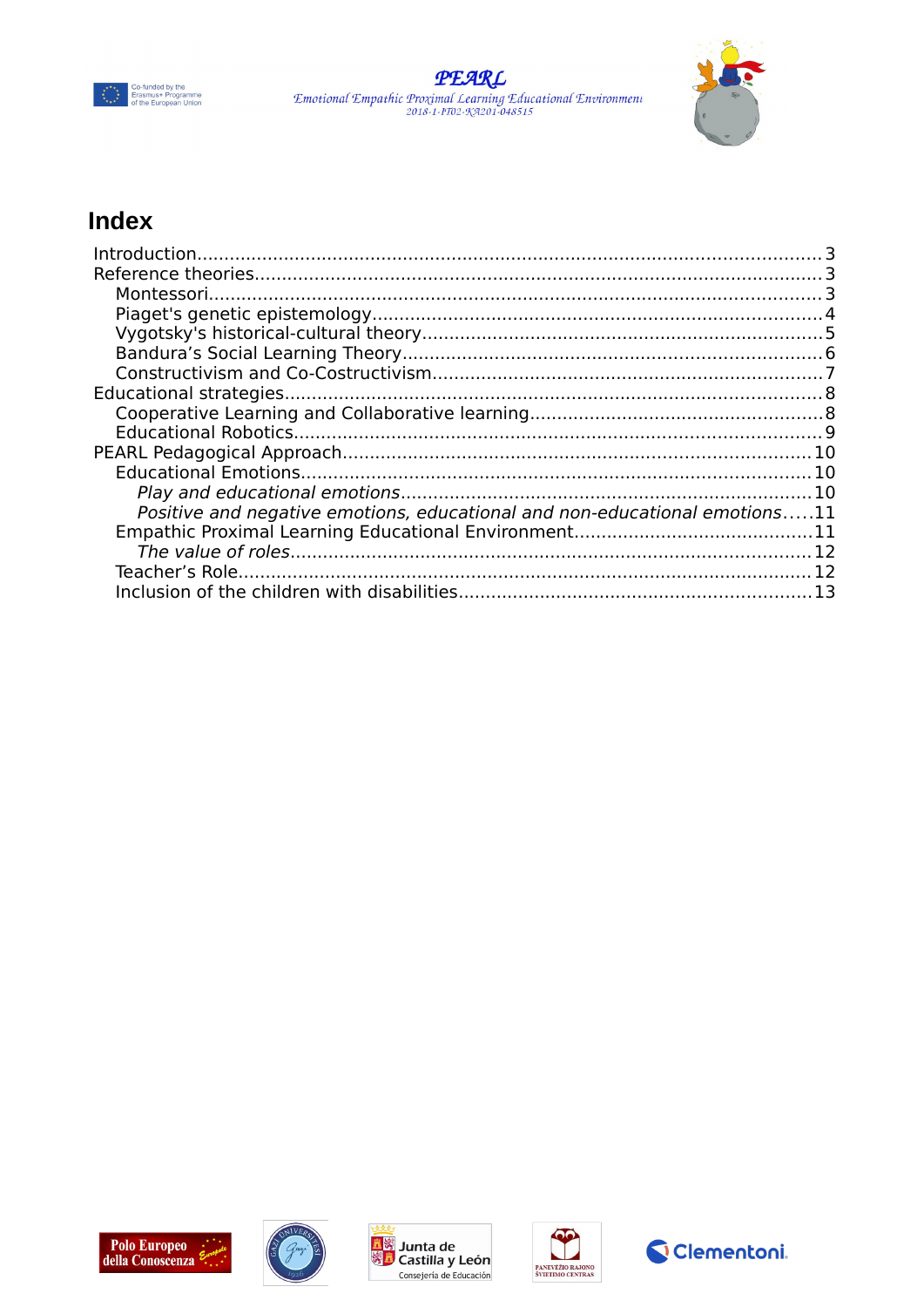



#### <span id="page-2-0"></span>**Introduction**

The educational model for early childhood education that will be experimented and scientifically validated by the European project Erasmus + KA 201 PEARL "Emotional Empathic Proximal Learning Educational Environment" derives by the idea of foster children's growth through an empathetic and emotional proximal learning environment based on group activities. The model addresses the children aged from 0 to 6 years and, in collaboration with the experts of the partner institutions from Italy, Lithuania, Spain and Turkey. PEARL represents the international meeting point of neuro-psychopedagogical research and educational institutions, to build a network involving academia, teacher training organisations, educational organisations and schools for the promotion of educational models that promote pro-social skills and empathic and emotional proximal learning.

The first 6 years of children's life should be a period in which they should freely experiment and develop all their abilities and self-confidence, in order to be able to move into the primary school educational world with the proper attitude. The environment in which the children should grown is respectful of the individual and at the same time facilitates the relationship with the others, stimulating the openness to each child's abilities to reach a common goal. The preschool class should be an example for an inclusive society where all the individuals can give their contribution.

PEARL model focuses on the group, peer relationships and the development of empathic emotions for the creation of a proximal learning space. The main focus of the educational model is on the positive emotional impact on learning and educational processes, through the use of nature-related elements and educational robotics for pro-social values (cooperation, empathy, mutual aid, etc.).

#### <span id="page-2-2"></span>**Reference theories**

#### <span id="page-2-1"></span>**Montessori**

Maria Montessori (1870-1952) was among the first women to graduate in medicine in Italy and devoted herself to psychiatry and childhood.

Her method began to develop when she turned her attention to observing children between three and six years of age. Her predecessors Séguin and Itard had initiated what she would later develop as her own method for the development of the child in the midst of growth and discovery of the world. The three doctors had in common their observation of children with sensory deficits or various forms of disability. This particular one represents the starting point for the birth of an educational path based on sensory stimulation, especially tactile stimulation. In fact, the resulting material, especially that of the Montessori method, aims to work on fine motor skills and eye-hand coordination. All the activities created aim at educating the senses and show a strong connection between the use of touch and the possibility of cultural and psychological growth. Montessori focuses on hands that touch, manipulate,









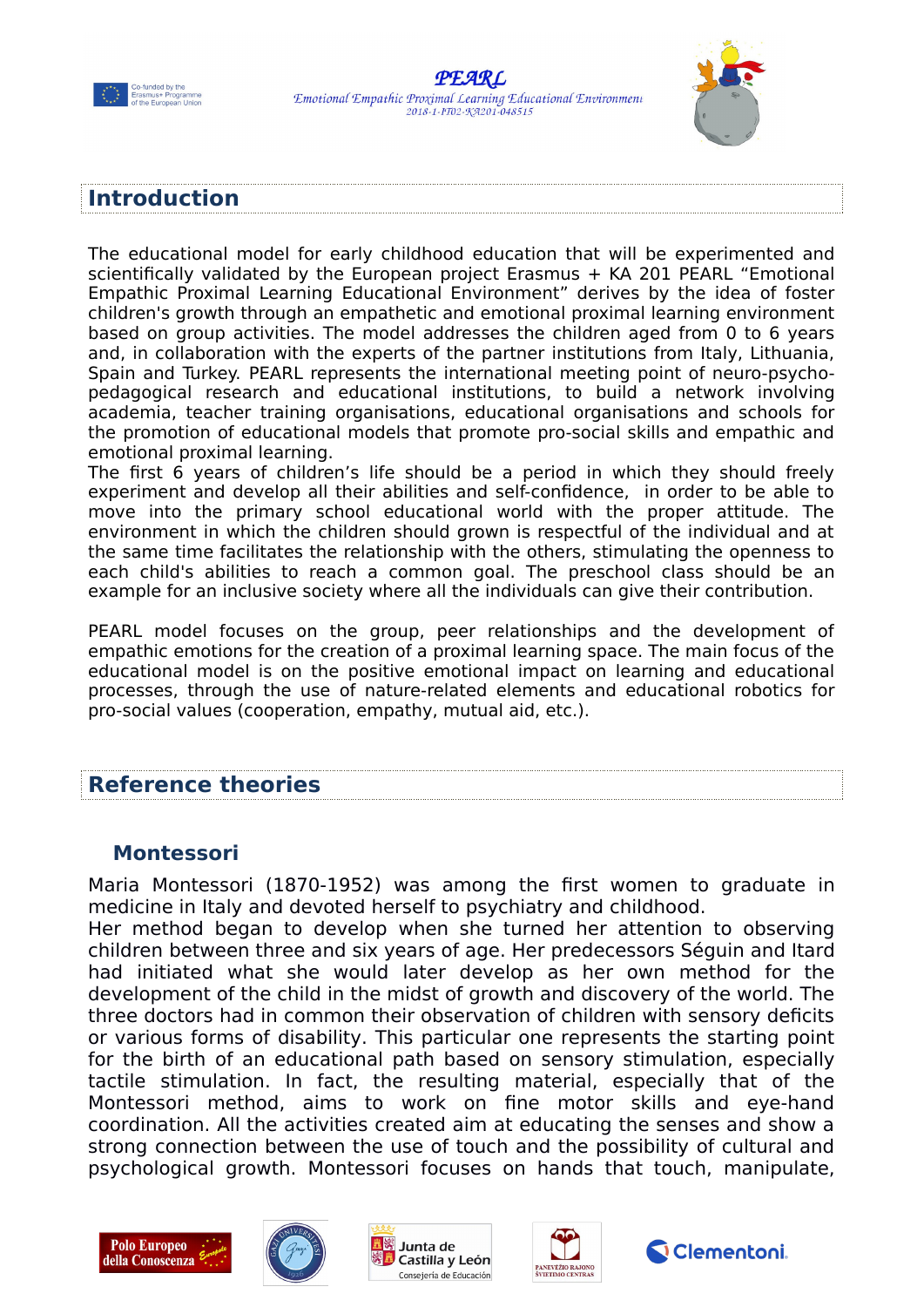



discover, search and create. This woman was able to intuit what neuroscience confirmed almost a century later: experiences, actions and relationships with objects, through the senses, implement synaptic connections. The materials are objects that have the power to make an abstract concept experiential and keep it active through reiteration.

According to Montessori, another fundamental element that helps the child to grow is error. In the course of an activity, the child experiences mistakes (e.g. playing a game of interlocking pieces), which become essential for growth. By nature, mistakes are not a source of anxiety; on the contrary, they are a valuable part of the learning process. Mistakes stimulate reasoning, changing strategies in order to achieve a goal. Maria Montessori calls it the child's friend.

Montessori underlined also the unique importance of two elements that are indispensable for the harmonious growth of children: the teacher and the class group. The former has a special task, which is to 'open the way', to be a guide for those who are discovering the world and themselves. The teacher never replaces the child, but lets the discovery be the real teacher that will trigger learning. The second (the group of peers) is essential for communication and the building of relationships capable of promoting and pursuing a common goal: to achieve a harmonious and complete development through the experimentation of the surrounding world (in our case, a learning environment designed specifically to achieve this goal).

#### <span id="page-3-0"></span>**Piaget's genetic epistemology**

The Swiss psychologist Jean Piaget (1896-1980) has elaborated, during his very long and vast activity, a new "philosophy of the mind" founded on empirical bases and on an interdisciplinary integration that was unknown to philosophy. Despite the traditional occidental philosophy that considers the problem of "knowledge" as central, he has shown that he can find new solutions, expressed in a theory of the mind that has as its fundamental requirement the notion of "development". The achievement of the adult ways of thinking is not immediate, but proceeds by subsequent stages, each one plays a necessary and unavoidable role due to the progressive rebuilding of their functioning.

Piaget considered the development of the structure of the mind as a process of continuous reorganization through the interaction between the mind and the environment. The psychogenesis emerged as an evolution - starting from the birth - from simple mental structures (based on action) to increasingly complex structures, based on thought.

Adaptation takes place through two fundamental processes:

- assimilation: allows the body (and mind) to incorporate elements of the external environment into its structures;
- accommodation: produces a change in these structures due to the effects of assimilation.









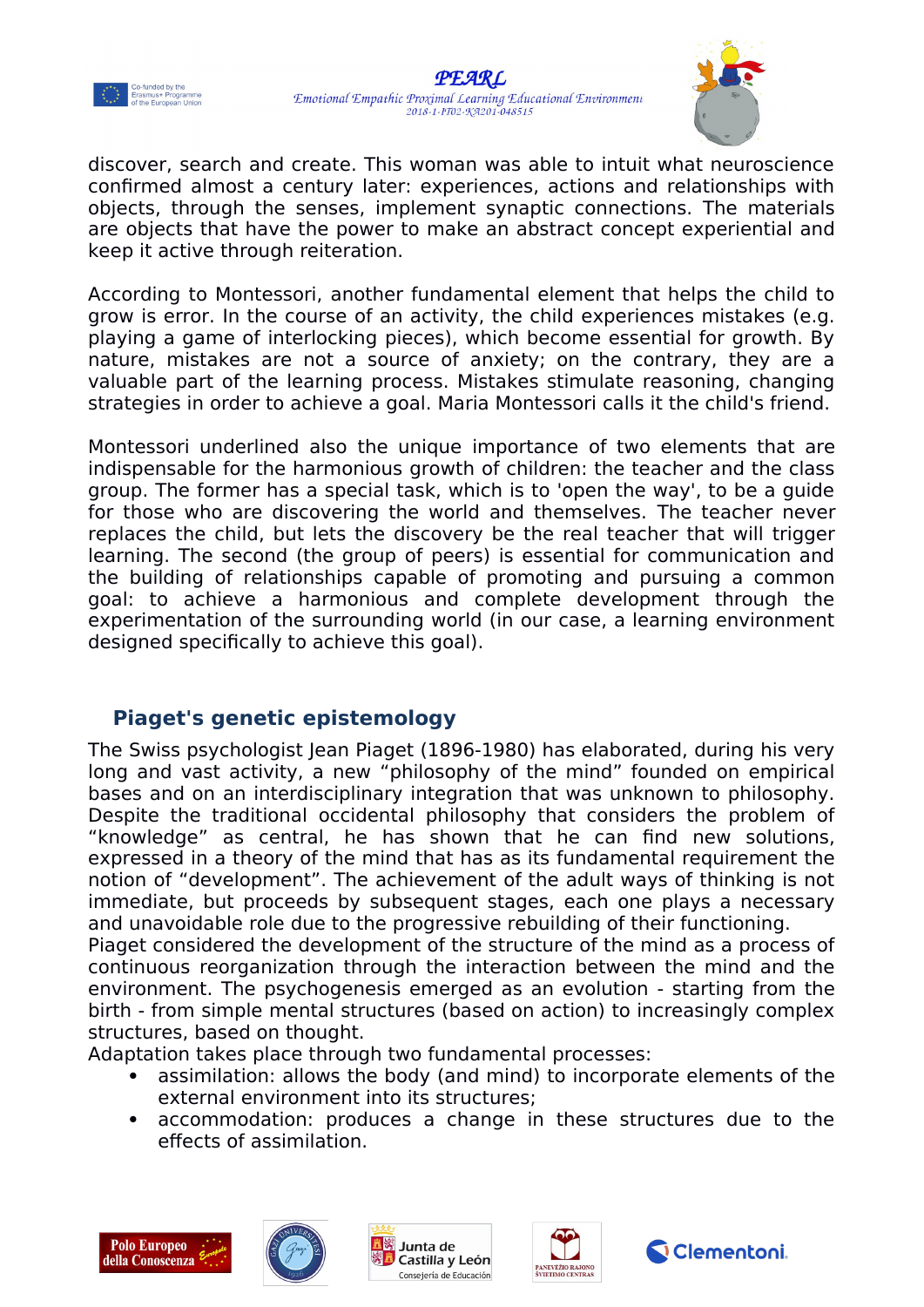



Between assimilation and accommodation, a balance is created that allows the reorganization of mental structures and their ontogenetic development.

According to Piaget the mental development of the child unfolds from childhood to adolescence in two main periods:

- Sensorimotor stage, in the first two years of life;
- Conceptual stage, from two to twelve/fifteen years.

These periods can be divided into various stages. This is a description that still retains its validity today and that represents an essential reference to introduce the concept of evolution of mental structures.

In the essential lines, the characteristics of these stages are the following:

• Sensorimotor stage - the child progressively develops his own modes of interaction with the environment.

◦ In the first month perception and movement are uncoordinated functions (sees an object but does not know how to grasp it). Then the child adapts the two functions, at the beginning in a rigid way, then more and more adapted to the environment.

◦ Between 4 and 8 months the child learns that objects are separated entities and that they continue to exist even if they disappear from the visual field ("permanence of the object" and "permanence of the person"). Images of people and objects are thus formed that are not directly perceived and on which the mind can operate

• Conceptual period - introduction of language and symbols in mental operations.

◦ Preoperational stage (from 2 to 7 years):

**E** Symbolic function substage (up to about 4 years), the classification of objects into categories begins according to certain properties; the "symbolic play" begins

 $\blacksquare$  Intuitive thought substage (from 4 to 7 years), the mental operations of classification and serialization of objects are developed.

◦ Concrete operational stage (from 7 to 11 years), in which the child develop the ability to mentally operate on objects using concepts such as number, weight, volume and so on. The fundamental principle of conservation is conquered.

◦ Formal operational stage (from 12 to 15 years) is the stage of completion of the mental development of the child. It can perform mental operations regardless of the reference to real people and objects, using concepts and symbols.

#### <span id="page-4-0"></span>**Vygotsky's historical-cultural theory**

The theory of Lev S. Vygotsky (1896-1934) was developed between the 1920s and 1930s but remained mostly unknown until the 1960s, before becoming the focus of research and studies in the 1980s.









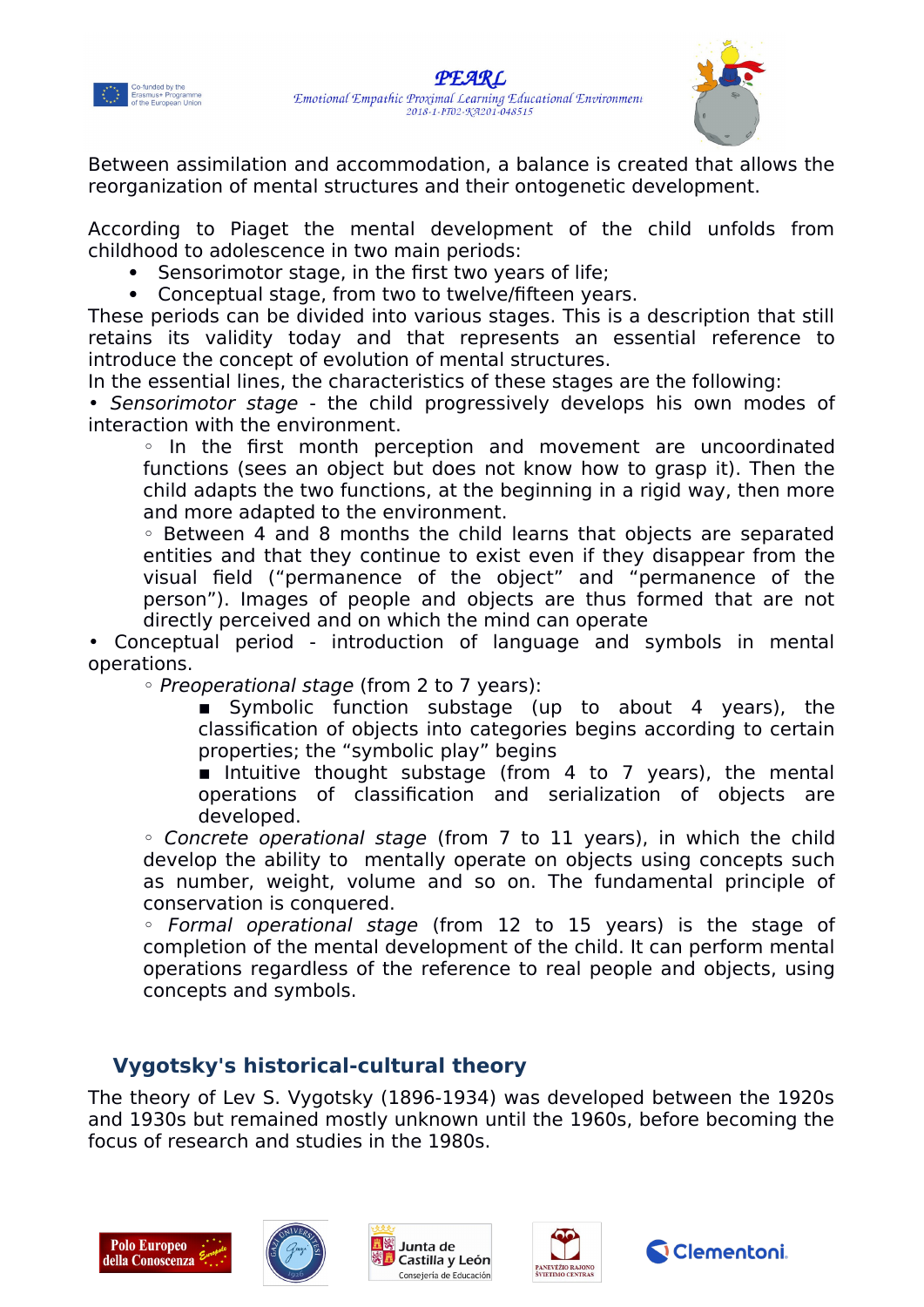



The main innovation introduced by the Russian psychologist is the attention to the genesis of the consciousness of the human psyche.

According to Vygotsky the difference between animals and men is a qualitative leap characterized by the development of higher psychic processes dependent on the historical-cultural context in which a child grows. Both the lower and higher psychic processes are material processes that take place in the brain, with the difference that the higher psychic processes develop in relation to the social and cultural environment.

The contents of the adult's thoughts have been acquired and processed as external (culturally determined) tools, which have become internal instruments over time. Ontogenetic psychic development is therefore a cultural development, as it is essentially based on the process of internalization of the means provided by the socio-cultural environment. Vygotsky defines this process as the "genetic law of cultural development", for which the psychic functions developed in social relations (interpsychic functions) subsequently become internal to the individual (intrapsychic functions).

According to the Russian scientist the school represents the main cultural mediator that the child meets in the first years of life. The relationship between teacher and pupil is not a mechanical process of unidirectional transmission of information from the first to the second, but rather as a circular process of teaching by the teacher and learning by the learner. Therefore the interpersonal and social character of education is underlined.

Within the framework of this conception, Vygotsky elaborated the concept of "Zone of Proximal Development", that is the area of mental activity that the child can reach with the help of adults and which comes to be added to the mental activity that he can produce on his own. While this latter activity fundamentally depends on ontogenetic maturation, the socially mediated mental activity anticipates and disengages from these maturing stages. With the help of the teacher the child produces a cognitive performance which they would be able to reach at a later (next) stage of their development.

In general, the Development Zone is that area between the development level that an individual has at a given moment and the potential level that they can reach if guided by an experienced partner (mediator). According to this principle the child learns (and grows) through subsequent stages that are not generally defined for the human species but are epigenetically and socially declined individual by individual. It is the current situation and the context that determines the "proximal" significant learning area, or those learning that the child is ready to achieve.

In other words, each child has their own development potential and educators and teachers must be able to grasp exactly what a child could do with their help. The activities proposed to the single child should be planned so that they are not too easy, because they would lead to boredom, or too difficult because they would risk to demotivate the child.

## <span id="page-5-0"></span>**Bandura's Social Learning Theory**









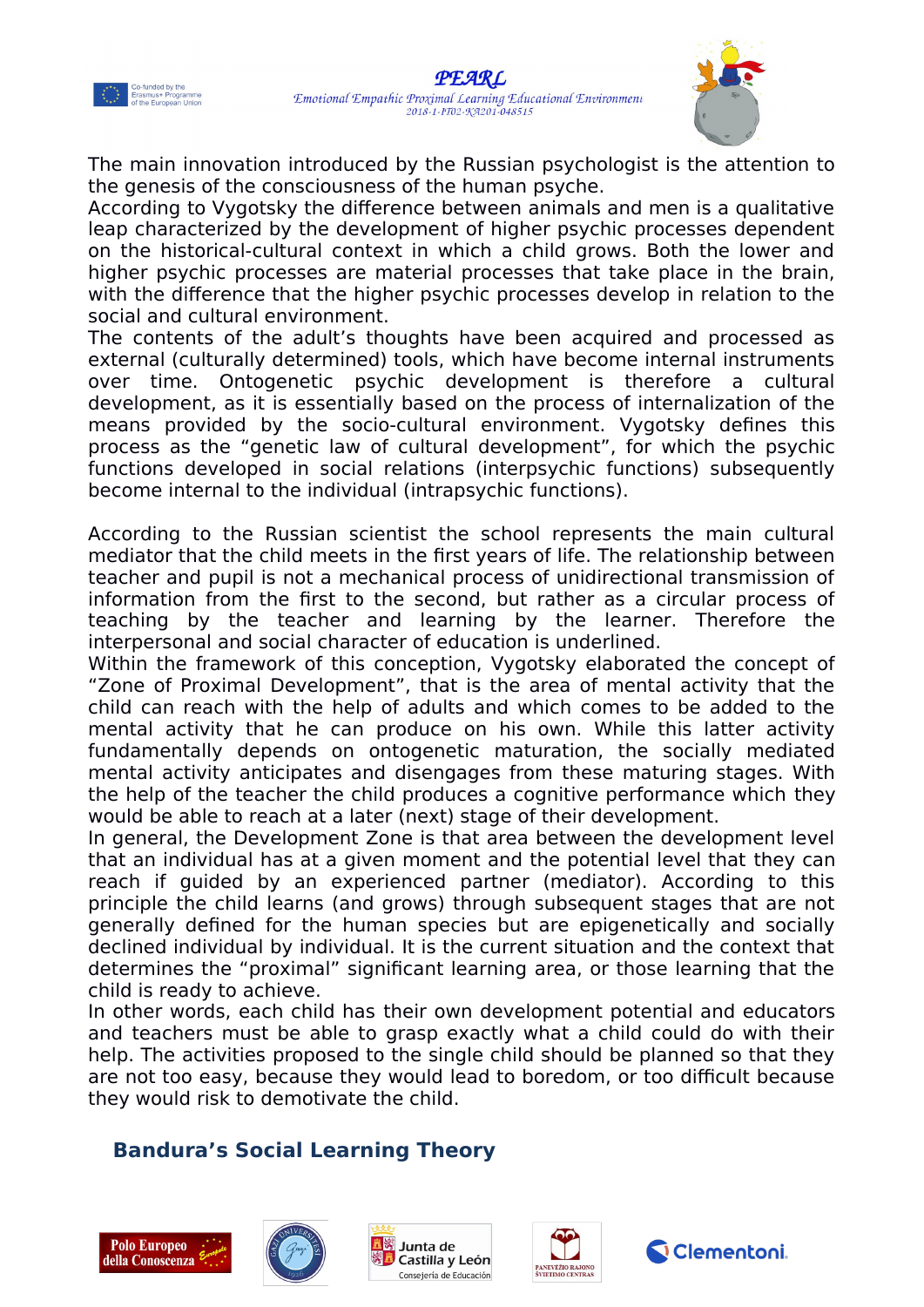



The research of Albert Bandura (1925-2021) expanded knowledge about learning processes, drawing attention to the various ways in which social experiences contribute to personality and conduct regulation. Bandura, distancing himself from the current of behaviourism, emphasised how learning does not only occur through direct contact with the elements that influence conduct, but how it can be mediated through the observation of other people through a process of modelling.

Bandura's social learning theory emphasizes the importance of observing, modelling, and imitating the behaviours, attitudes, and emotional reactions of others. Behaviour is learned from the environment through the process of observational learning.

In society, children are surrounded by many influential models (individuals that are observed) that provide examples of behaviour, such as parents within the family, characters on children's TV, friends within their peer group and teachers at school. Children pay attention to some of these people (models) and encode their behaviour. At a later time they may imitate (i.e., copy) the behaviour they have observed.

There are three core concepts at the heart of social learning theory.

a) People can learn through observation.

Bandura identified three basic models of observational learning: a live model (which involves an actual individual), a symbolic model (which involves real or fictional characters), a verbal instructional model (which involves descriptions and explanations)

b) Internal mental states are an essential part of learning process.

Bandura noted that external, environmental reinforcement was not the only factor to influence learning and behaviour and identified also intrinsic reinforcement as a form of internal rewards, such as pride, satisfaction, and a sense of accomplishment.

c) Just because something has been learned, it does not mean that it will result in a change in behaviour.

Individuals do not automatically observe the behaviour of a model and imitate it. There is some thought prior to imitation, and this consideration is called mediational processes. This occurs between observing the behaviour (stimulus) and imitating it or not (response). Furthermore, we have a lot of cognitive control over our behaviour and just because we have had experiences of violence does not mean we have to reproduce such behaviour.

The social learning is influenced by three aspects. First, the child is more likely to attend to and imitate those people it perceives as similar to itself. Consequently, it is more likely to imitate behaviour modelled by people of the same gender. Second, the people around the child will respond to the behaviour it imitates with either reinforcement or punishment. If a child imitates a model's behaviour and the consequences are rewarding, the child is likely to continue performing the behaviour. Third, the child can also take into account of what happens to other people when deciding whether or not to copy someone's actions. A person learns by observing the consequences of another person's (i.e., models) behaviour. This is known as vicarious reinforcement.

One of the most important aspects of Bandura's view on how personality is learned is that each one of us is an agent of change, fully participating in our surroundings and influencing the environmental contingencies that behaviorists believe affect our behaviour. According to Bandura, social learning theory emphasizes that behaviour, personal factors, and environmental factors are all equal, interlocking determinants of each other. This concept is referred to as reciprocal determinism.









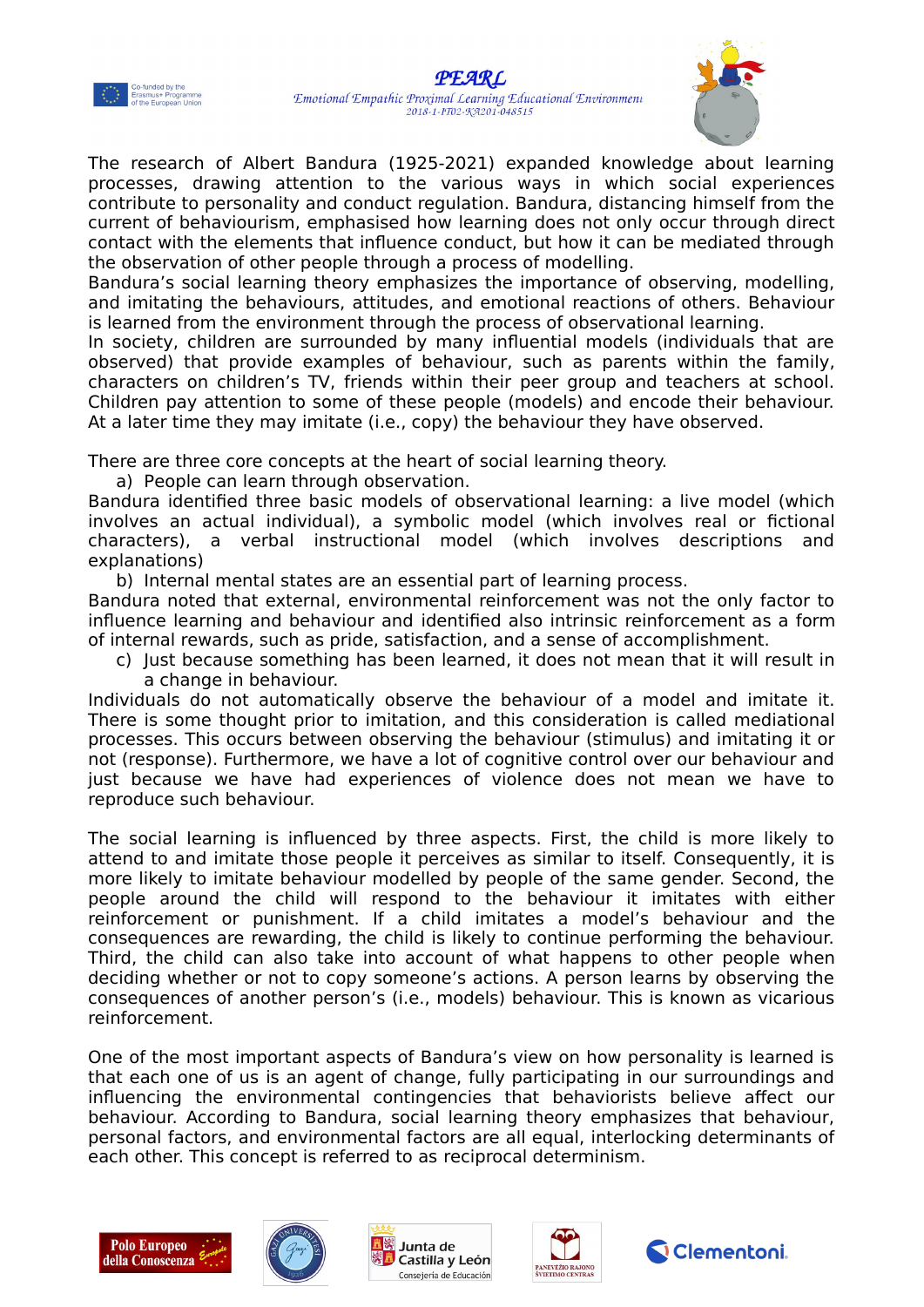



#### <span id="page-7-2"></span>**Constructivism and Co-Costructivism**

Constructivism recovers some concepts from positivism and neo-positivism: knowledge as an active construction of the subject, is a concept present in much of the research of this century. Dewey, Piaget and Vygotskij can be considered constructivists. Learning is the product of the active construction of the subject, grounded in the concrete context through forms of collaboration and social negotiation, in an individual and intentional 'construction of meaning'. Learning is not only seen as a personal activity, but as the result of a collective dimension of interpretation of reality. New knowledge is constructed not only on the basis of what has been acquired in past experiences but also through a construction produced by the cognitive activity of the subject in an adaptive relationship with reality and above all the sharing and negotiation of meanings expressed by a "community of interpreters".

Constructivism places the learner at the centre of the learning process. The focus of the teacher shifts from performance to the cognitive processes of learning. The teachers are facilitators of this process, ready to recognise the learners' needs.

In the co-constructivism approach the relationship is twofold and the learner directly influences the learning environment. The learning environment becomes a place where learners can work together to help each other, using a variety of tools and resources. The learning environment can be physical or mental, characterised by:

- Construction and not reproduction of knowledge;
- Motivating and varied content (disciplinary analysis);
- Learning situations based on realistic cases;
- Multiple and complex representations of reality;
- Multiplicity of possible paths to allow recursive processes;
- Collaborative learning;
- Valorisation of differences;
- Reflective and metacognitive practices;
- Extensive use of technology;
- Strong and structured scaffolding;
- Self-determination of the path (and objectives) by the learner.

This learning environment fosters and generates cognitive integration, production of meaning and intentional construction of knowledge, through the assumption of tasks, objectives, responsibility for decisions and mistakes.

The co-constructivism approach makes it possible to integrate in a coherent and interacting way: the disciplinary contents, the physical elements, the objectives, the ways to achieve them, the criteria and methods of evaluation.

#### <span id="page-7-1"></span>**Educational strategies**

#### <span id="page-7-0"></span>**Cooperative Learning and Collaborative learning**

These two concepts represent teaching and learning strategies where students are grouped together to study/work on a particular assignment or topic to maximize their own and others learning opportunities. They represent two of the means for









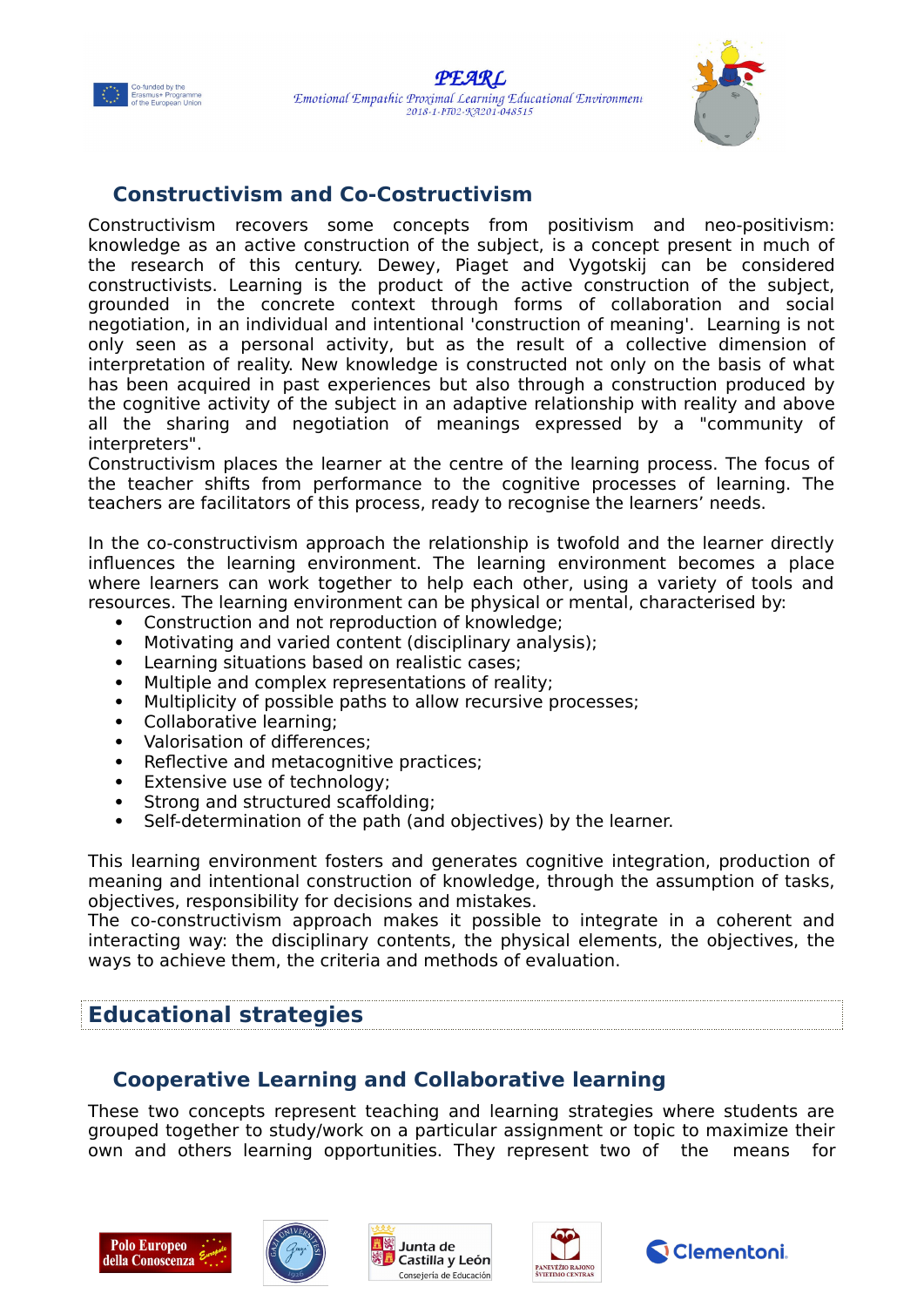



implementing and developing the transmission of essential values for life in society respectful of all the differences.

A cooperative/collaborative learning structure is about working together to achieve common goals, in which teamwork is essential and the mutual support is encouraged. A cooperative/collaborative team is more than just a "collection" of individuals doing something together. There is an interdependence of positive aims that leads to a common achievement of goals.

Cooperative learning is more structured with definite actions, while Collaborative learning is less structured and based on free interactions. We can summarise the main differences among communication, cooperation and collaboration in the following table.

| <b>Activity</b>           | <b>Communication</b>                  | <b>Cooperation</b>               | <b>Collaboration</b>                            |
|---------------------------|---------------------------------------|----------------------------------|-------------------------------------------------|
| Learning                  | Information<br>transmission           | Knowledge<br>transmission        | Knowledge<br>generation                         |
| Query                     | Individual query                      | Delegation of tasks              | Common query                                    |
| Decision - making         | Agree to disagree                     | Vote (majority rules)            | negotiations<br>Social<br>to consensus          |
| Goals/agendas             | Multiple<br>goals<br>multiple agendas | / One goal / multiple<br>agendas | goal<br><b>One</b><br>one<br>$\prime$<br>agenda |
| Responsibility            | Individual<br>responsibility          | Individual<br>responsibility     | Group responsibility                            |
| Learning<br>relationships | Complete<br>independence              | Partial<br>interdependence       | Complete<br>interdependence                     |

## <span id="page-8-0"></span>**Educational Robotics**

Usually educational robotics indicates an interdisciplinary learning environment designed to interactively introduce students to Robotics and Programming. Through play, educational robots help children develop one of the basic cognitive skills of mathematical thinking: computational thinking. That is, they help develop the mental process necessary to solve problems through an orderly sequence of actions.

We understand educational robotics as a strategy for the social growth of the child and not as a mere mean of teaching coding. The introduction of a tool like educational robots in the class is not only an aspect of playful entertainment or something functional for a certain model of teaching ICT. It also becomes a structural element. The facilitative aspects of the robots, emerge in individual and group behavioural processes, reshaping the whole educational function of the environment, the tools, the roles and approach to growth itself.









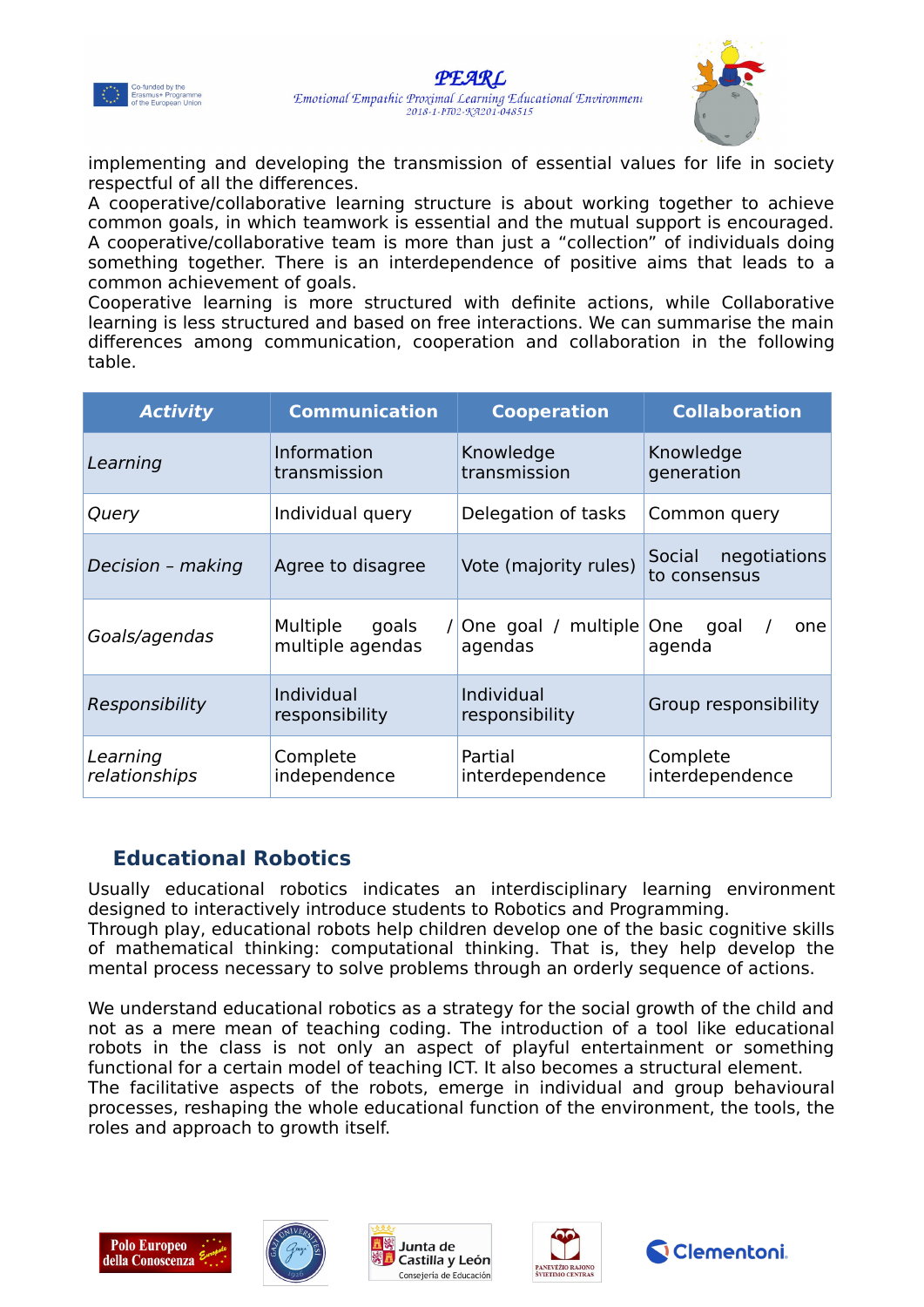



The robot is not considered by the children as a school tool, it looks like a toy and keeps its attractive aspect. Especially for the younger children the robot can stimulate their imagination for long time. The robot can become each character they want (explorer, chef, superhero,…) and this projection can continue after the play is over.

The robot is both an extension of the child's intentions (by acting on actions programmes for it) and a separate element, because it is external. This emotional freedom to act, try and potentially make a mistake, means that through group educational robotics, children can express their potential freely and cultivate positive, helpful relationships with others.

Therefore, unlike pure coding, educational robotics fosters a part of our neuropsychological and relational development system not based on the individualism, which can grow through other technology tools related to ICT (smartphones, tablets, etc.). The use of these tools tends to be promoted to improve speed of thought and calculation, forgetting how important it is to increase awareness, socialization, elaboration and metabolisation of the learning processes. In group educational robotics, coding and programming of robot's actions becomes a social, shared exploit. The result of a decision is taken in agreement with others; the effect of discussion brings common objectives and strategies to be adopted. It is an opportunity for experimenting in leadership and communication styles and is the product of the union of several view points and ways of thinking. Therefore, coding in group educational robotics is not only an abstract task that assists computational thinking, but also takes the form of mediated reproduction, adapted to child development. This is what happens in daily reality, when the resolution of a problem situation takes place within a complex social matrix, involving heterogeneous people, elements, conditions and variables.

Working with the educational robotics in groups stimulates:

- teamwork, abilities like collaboration, positive communication and mutual help;
- the development of shared rules;
- empathy and proactivity, strengthened without external intervention, but thanks to the dynamics that are established between participant;
- a learning process free from fears. Children are free to learn by trial and error, because the robot becomes a transfer of responsibility that never judges: the success is for the group and the individual, and any failure experienced is due to the robot. Children empower the ability to accept error as a natural process of learning and of life, in a serene, jovial way. The robot allows the repetition of an action, as many times as needed or wanted, without leaving a memory trace of mistakes and imperfections.

Furthermore, the phase of sharing rules is fundamental for robotic activities. Very soon in the process, children learn to establish and respect order, not only because programming requires them to follow a precise sequence, but also as this is indispensable both to enjoy the game and achieve the set goals. Therefore, the use of the robot in groups becomes a metaphor for behaviour in society, in terms of following the conventional rules.

## <span id="page-9-1"></span>**PEARL Pedagogical Approach**

## <span id="page-9-0"></span>**Educational Emotions**

One of the key concepts of PEARL pedagogical approach are the Educational Emotions.









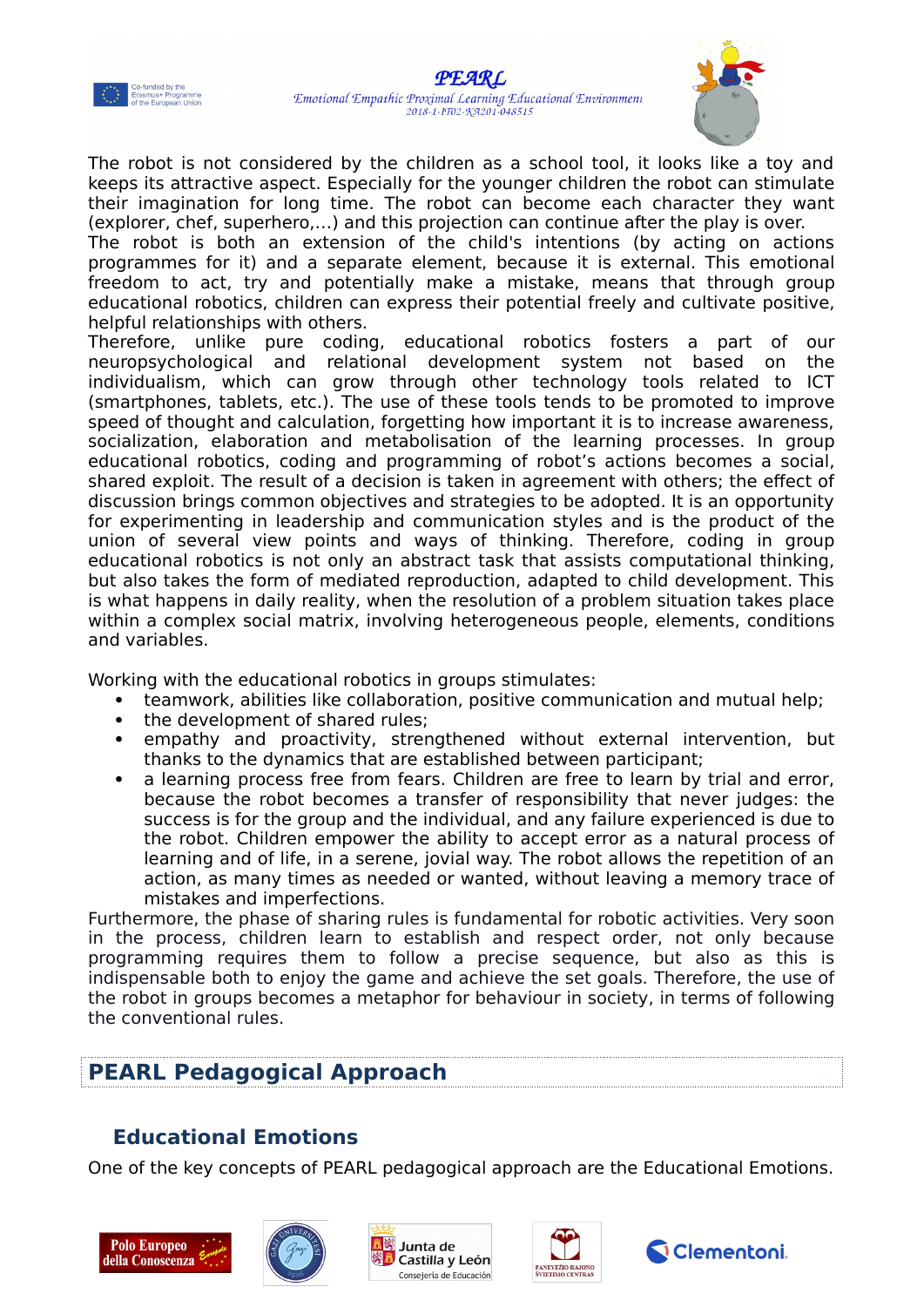



Educational Emotions are those that lead to the well-being of the child, that facilitate harmonious development and that stimulate the educational process, for example joy, trust, interest, serenity, ...

Educational emotions develop in relation to the group and the environment. Growing and learning in a positive, empathetic and emotional educational environment allow children to develop a better self-knowledge and to increase their social and relational skills. An empathic environment that welcomes the children, freeing them to express themselves to the best of their abilities and in which they learn to express their own emotions and recognise those of others. One of the fundamental elements for the development of educational emotions is, therefore, an environment that facilitates the relationship with the other, that stimulates respectful encounters open to each child's abilities.

During a positive experience, the brain releases neurotransmitters that stimulate health, facilitate memory of the event and develop neurological growth. The neurochemical signals prompt a repetition of the experience. A positive educational experience leads to longer lasting learning. Creating a positive, emotional and empathetic environment that puts children in a positive mood therefore leads to an improvement in the child's health and learning.

Often educational emotions and peer relationships develop through actions that are out of the teacher's sight. When we focus our attention on non-verbal language, we can see that it is very rich in nuances. In early childhood, communication is mainly through this aspect. Being free to act and communicate, in an environment that provides educational stimulation through group activities, children develop a greater ability to communicate non-verbally and to understand the communication of others, improving empathy.

#### <span id="page-10-0"></span>**Play and educational emotions**

In early childhood (and also in later ages) education must be linked to positive emotions and one of the elements that most provokes this reaction is play. Since educational emotions are based on what brings a feeling of well-being to the child, play is one of the most useful elements in understanding the application of this approach. Play is not just about having fun. Through play, the child can: experiment with new cognitive paths, safely explore its limits, strengthen skills, overcome the fear of error and judgement, strengthen social (and pro-social) skills,...

Play is a natural regulator of social relationships and its value in education should be strongly taken into account not only in early childhood.

During social play, children develop their ability to control themself and their reactions. In play there are rules that must be followed, but at the same time play is characterised by imagination and creativity. Play allows the progressive acquisition of the ability to be in a group and to develop divergent and creative thinking.

Furthermore, play often involves the use of objects and toys. In early childhood, the "mine" dimension, the ownership of an object, plays an important role in defining a child's identity. The following passage to overcoming this egocentrism is facilitated by cooperative play, by educational group activities based on educating emotions.

Children therefore move from I to WE, from MY to OUR and finally from OUR to YOURS.

This fundamental transition for growth and development can take place in a positive way if facilitated by educational activities based on educational emotions.









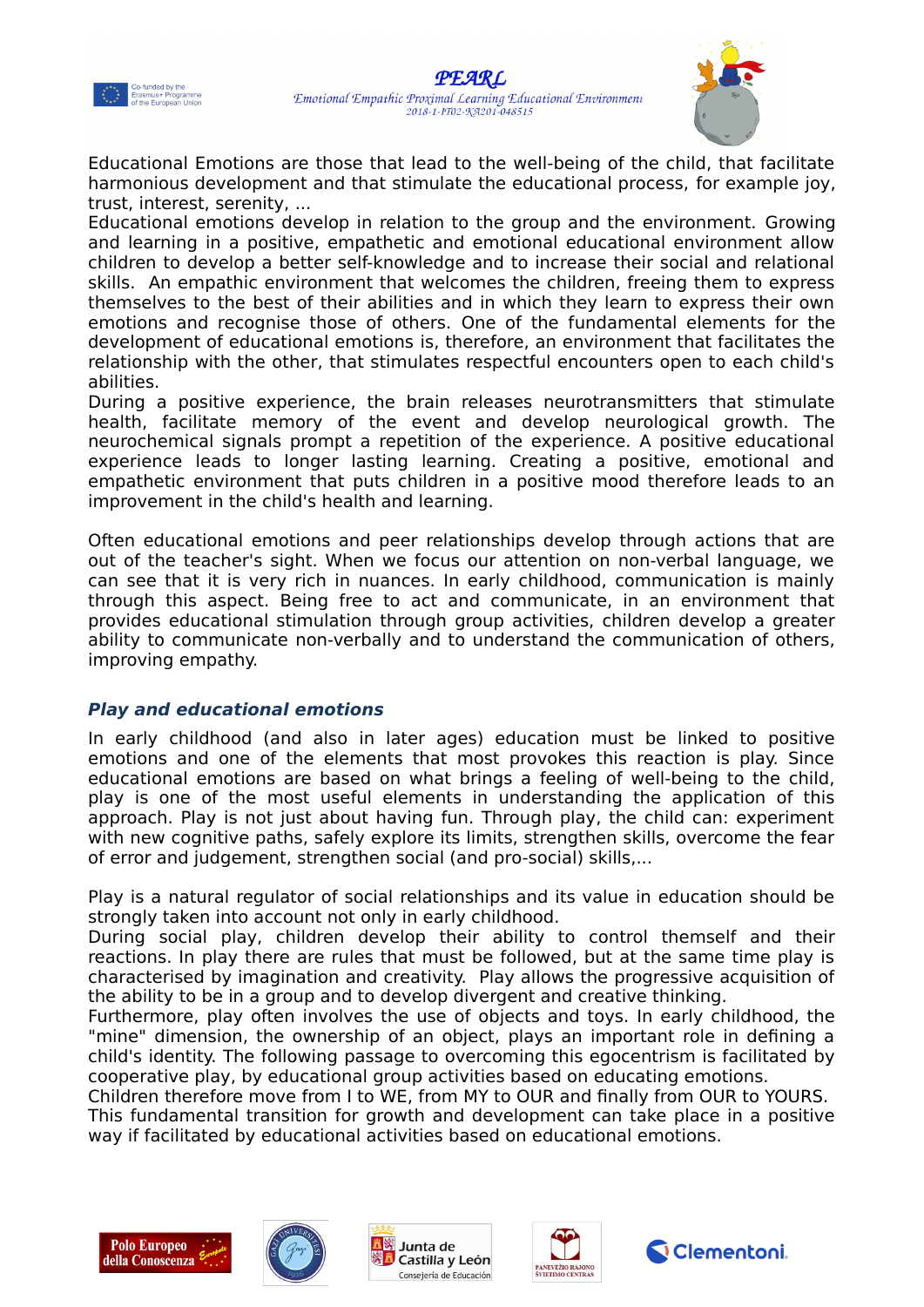



#### <span id="page-11-2"></span>**Positive and negative emotions, educational and non-educational emotions**

When talking about emotions we usually refer to positive and negative emotions. By negative emotions we do not mean those such as anger, sadness, fear. It is important that children learn to know and express these emotions because they are part of life and have their own personal, developmental and social function.

By negative emotions we refer to those that are non-educational, that cause a block in the educational and growth process. One of the non-educational emotions on which it is essential to act is the fear of error and of making mistakes. An empathic and emotional educational environment permit to develop a positive view of the mistakes as part of the growth.

#### <span id="page-11-1"></span>**Empathic Proximal Learning Educational Environment**

The group is one of the fundamental elements in the development of educative emotions because it increases the range of emotions felt by the individual. The group becomes a social corpus, with which to face difficulties and learn from each other. We call this aspect the 'Proximal Learning Environment'. This is an evolution of Vygotsky's concept of Zone of Proximal Development. It is a transmission of knowledge, responsibilities, roles and intuitions in groups, where peer education becomes a collective, evolutionary learning process. The concepts of proximity is no longer only mental/cognitive, but it takes also its concrete meaning of closeness. The group relationship, in the actual space of the class where the children act and play, fosters and nurtures the potential development of each child capacities and abilities.

Group relationships stimulate abilities, like collaboration and positive communication, they facilitate peer scaffolding and mutual help. This learning takes place playfully and naturally, developing attitudes of listening to each other. Attributes of empathy and proactivity are strengthened without external intervention, but thanks to the dynamics that are established among participants. In cooperating for a common goal, children learn to put needs of the group before their own and this is a basis for prosocial behaviour.

The respect and understanding for the emotional aspects is fundamental in the proximal learning educational environment, that is why we have underlined the importance of create an empathic atmosphere. All the children have to feel understood and respected in the expression of their feelings.

The group also acts as a motivator for the learning experience: the experience of frustration while facing difficulties is shared (and therefore better experienced), children with greater abilities become an example to be followed, communicative exchanges make the experience richer and more stimulating. Within a group emerge dynamics of closeness and estrangement, inclusion and exclusion that intensify emotions and structure the child's personality.

When group activities are designed with the development of educative emotions in mind, a positive attitude develops among the members, which then leads to the expression of support towards children with greater difficulties: a positive environment made up of positive examples leads to the development of positive attitudes.

#### <span id="page-11-0"></span>**The value of roles**

The educational environment has to facilitate the proximal learning, how it has to be thought and structured to ease the relational aspect. To develop an educational environment based on educating emotions and facilitated by the relational dynamics









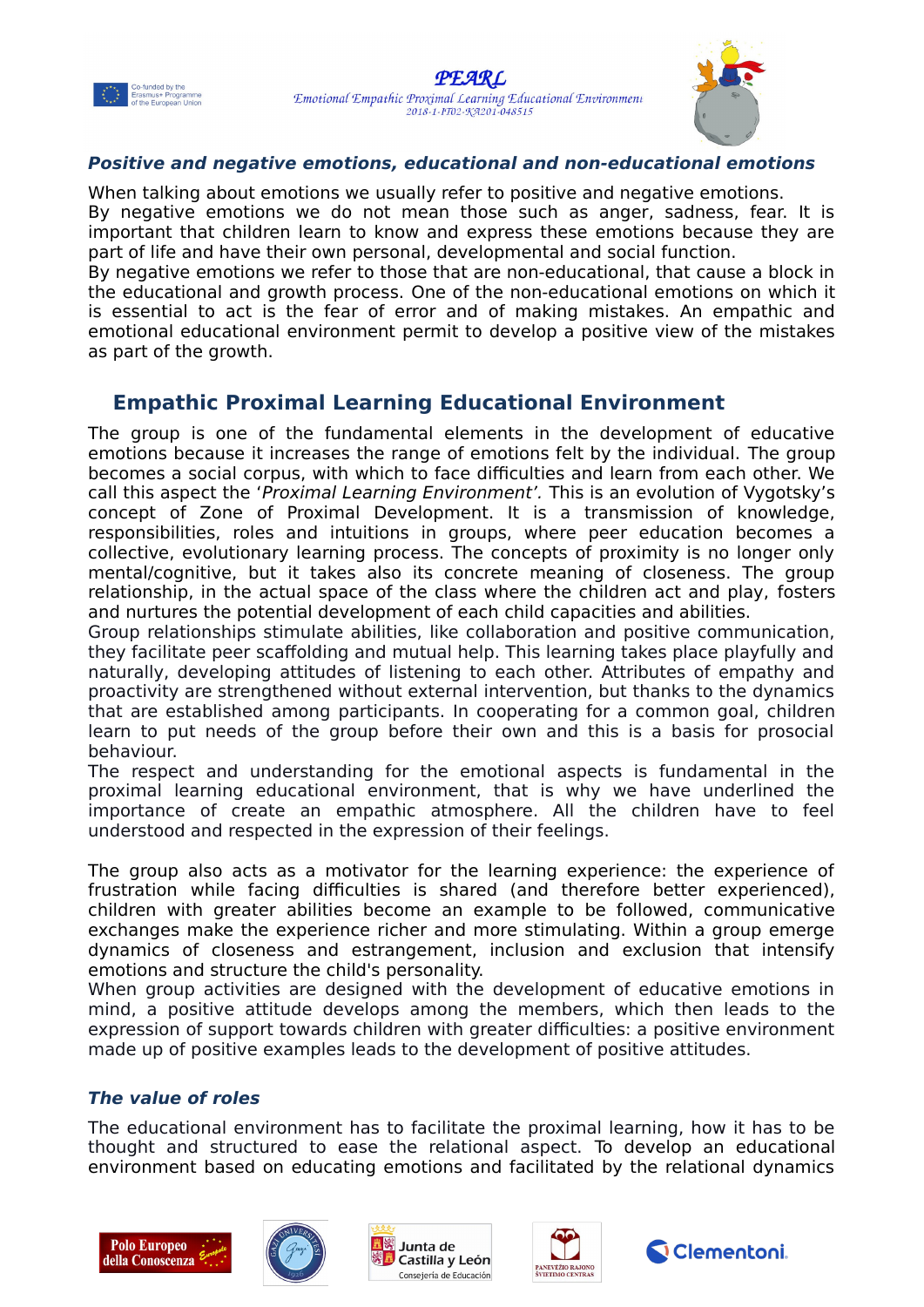



of the small group, the teacher can act by creating roles for the children during educational activities.

The role provides the child with clear references on what to do, a task is assigned but at the same time the freedom to act and decide how to carry it out; roles also allow for greater clarity within the group, facilitating the relationship; the rotation of roles allows the child to experiment with different responsibilities, to show his or her strengths and to improve certain skills.

Roles provide a flexible structure that supports the child in experimenting with social skills.

Acquiring a role, for a child, is not a simple thing, it means having a distinctive position in the 'micro-society' of the game that extends into the real macro-society. The attribution of a role in a playgroup context facilitates the inclusion of everyone, even those who are shy or have difficulties, since each group member has a task, therefore this attribution puts everyone on the same level. The role is also an element of acceptance by the group and of commitment to others. This is linked to the rules and function of the game itself, since in the distribution of tasks related to the use of the robot or to the game, each child has a responsibility towards the others and the goal of the game. From the role played in the group, a child can learn to be part of it and identify how they can help others. The role is not only the one that can be imagined with the robot and the game, but, once assigned by the teacher or by the group, it continues in the classroom, with friends and institutions represented initially by teachers and parents. Therefore, we can see a generalization in society of the role played in the classroom. This process occurs naturally for the child, within a playful, educational context in which they can take on different roles. In fact, the role given or acquired, within the group working with robots, is never static but can be repeated or changed, becoming itself a learning model of how the child can relate to the society in which they live.

This 'attributed role' reinforces self-esteem, the awareness and importance of play in the group and class. It inevitably enriches the role of the individual in society, at home and with family. When a child returns home, after an educational robotics activity, they simply replicate the one previously assimilated in the group, proudly emphasizing this to parents, because it represents a role as an adult. It is the child who wants to grow up in a positive way by embracing behaviours and models that are functional to learning and holistic education, but above all to their role in society.

To identifying the relational communication patters among children, the natural behaviour towards their classmates and the dynamic of inclusion and exclusion, it is possible to use a graphic representation of the group dynamics taking inspiration from Moreno's sociogram.